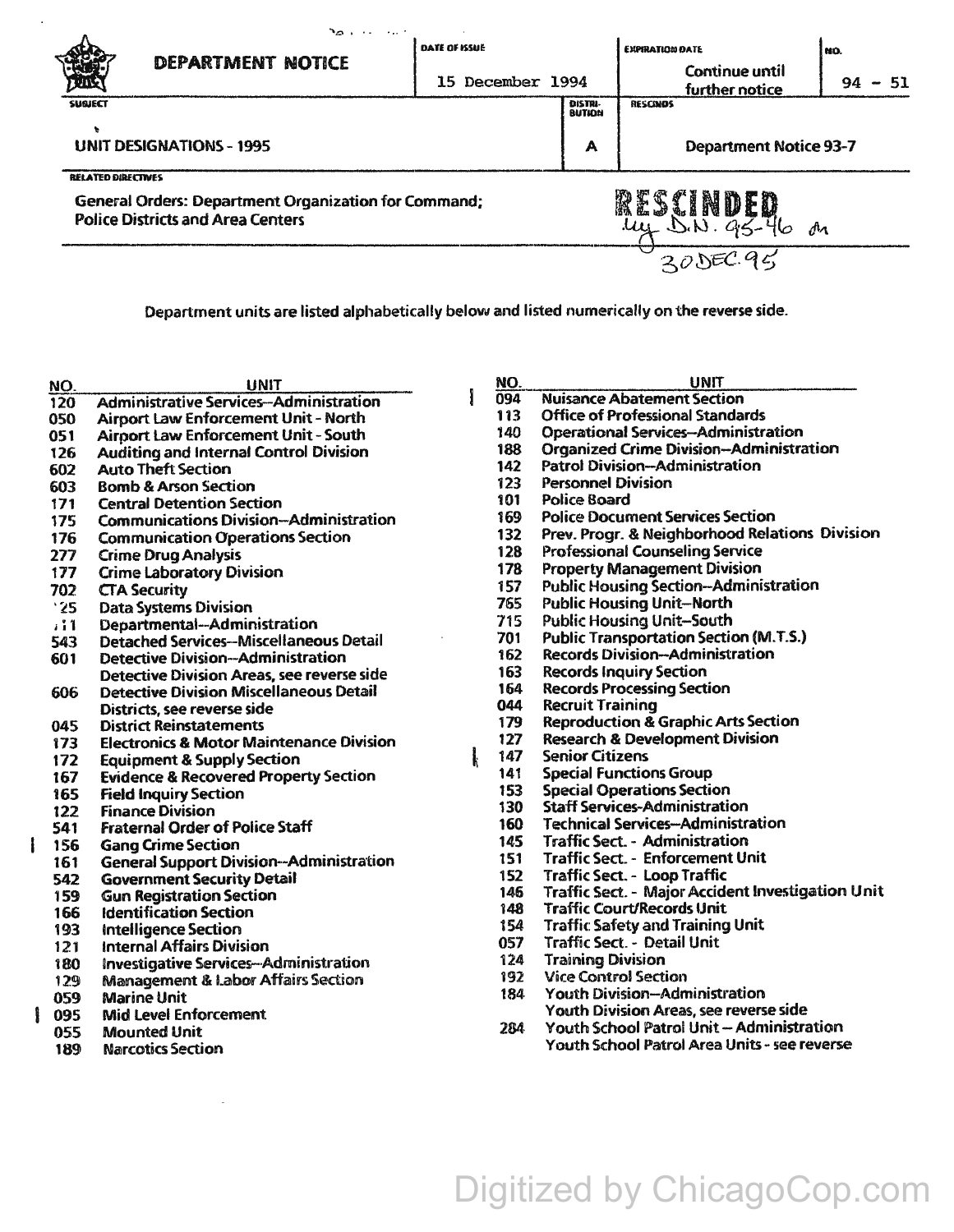NO.

 $\overline{153}$ 

154

156

157

159

160

161

162

163

164

165 166

167

169

 $171$ 

|   | NO. | UNIT                                                                                                           |                                                 | NO. | <b>UNIT</b> |    |   |  |
|---|-----|----------------------------------------------------------------------------------------------------------------|-------------------------------------------------|-----|-------------|----|---|--|
|   | 001 | <b>District</b>                                                                                                | 01                                              | 014 | District    | 14 |   |  |
|   | 002 |                                                                                                                | 02                                              | 015 |             | 15 |   |  |
|   | 003 |                                                                                                                | 03                                              | 016 |             | 16 | ł |  |
|   | 004 |                                                                                                                | 04                                              | 017 |             | 17 |   |  |
|   | 005 |                                                                                                                | 05                                              | 810 |             | 18 |   |  |
|   | 006 |                                                                                                                | 06                                              | 019 |             | 19 |   |  |
|   | 007 |                                                                                                                | 07                                              | 020 |             | 20 |   |  |
|   | 008 |                                                                                                                | 98                                              | 021 |             | 21 |   |  |
|   | 009 |                                                                                                                | 09                                              | 022 |             | 22 |   |  |
|   | 010 |                                                                                                                | 10                                              | 023 |             | 23 |   |  |
|   | 011 |                                                                                                                | 11                                              | 024 |             | 24 |   |  |
|   | 012 |                                                                                                                | 12                                              | 025 |             | 25 |   |  |
|   | 013 |                                                                                                                | 13                                              |     |             |    |   |  |
|   | 044 | <b>Recruit Training</b>                                                                                        |                                                 |     |             |    |   |  |
|   | 045 |                                                                                                                | <b>District Reinstatements</b>                  |     |             |    |   |  |
|   | 050 |                                                                                                                | Airport Law Enforcement Unit - North            |     |             |    |   |  |
|   | 051 |                                                                                                                | Airport Law Enforcement Unit - South            |     |             |    |   |  |
|   | 055 | <b>Mounted Unit</b>                                                                                            |                                                 |     |             |    |   |  |
|   | 057 |                                                                                                                | <b>Traffic Section - Detail Unit</b>            |     |             |    |   |  |
|   | 059 | Marine Unit                                                                                                    |                                                 |     |             |    |   |  |
|   | 071 |                                                                                                                | Youth Division Area 1                           |     |             |    |   |  |
|   | 072 |                                                                                                                | <b>Youth Division Area 2</b>                    |     |             |    |   |  |
|   | 073 |                                                                                                                | <b>Youth Division Area 3</b>                    |     |             |    |   |  |
|   | 074 |                                                                                                                | <b>Youth Division Area 4</b>                    |     |             |    |   |  |
|   | 075 |                                                                                                                | <b>Youth Division Area 5</b>                    |     |             |    |   |  |
| ů | 094 |                                                                                                                | <b>Nuisance Abatement</b>                       |     |             |    |   |  |
| Ř | 095 |                                                                                                                | Mid Level Enforcement                           |     |             |    |   |  |
|   | 101 | Police Board                                                                                                   |                                                 |     |             |    |   |  |
|   | 111 |                                                                                                                | Departmental-Administration                     |     |             |    |   |  |
|   | 113 |                                                                                                                | <b>Office of Professional Standards</b>         |     |             |    |   |  |
|   | 120 |                                                                                                                | <b>Administrative Services-Administration</b>   |     |             |    |   |  |
|   | 121 |                                                                                                                | Internal Affairs Division                       |     |             |    |   |  |
|   | 122 | <b>Finance Division</b>                                                                                        |                                                 |     |             |    |   |  |
|   | 123 | <b>Personnel Division</b>                                                                                      |                                                 |     |             |    |   |  |
|   | 124 | Training Division                                                                                              |                                                 |     |             |    |   |  |
|   | 125 |                                                                                                                | <b>Data Systems Division</b>                    |     |             |    |   |  |
|   | 126 |                                                                                                                | <b>Auditing &amp; Internal Control Division</b> |     |             |    |   |  |
|   | 127 |                                                                                                                | <b>Research &amp; Development Division</b>      |     |             |    |   |  |
|   | 128 | <b>Professional Counseling Services</b><br><b>Management &amp; Labor Affairs Section</b>                       |                                                 |     |             |    |   |  |
|   | 129 |                                                                                                                |                                                 |     |             |    |   |  |
|   | 130 |                                                                                                                | <b>Staff Services--Administration</b>           |     |             |    |   |  |
| I | 132 | <b>Preventive Services &amp; Neighborhood Relations Division</b><br><b>Operational Services-Administration</b> |                                                 |     |             |    |   |  |
|   | 140 |                                                                                                                |                                                 |     |             |    |   |  |
|   | 141 |                                                                                                                | <b>Special Functions Group</b>                  |     |             |    |   |  |
|   | 142 |                                                                                                                | <b>Patrol Division--Administration</b>          |     |             |    |   |  |
|   | 145 |                                                                                                                | Traffic Section-Administration                  |     |             |    |   |  |
|   | 146 |                                                                                                                | <b>Major Accident Investigation Unit</b>        |     |             |    |   |  |
| I | 147 | Senior Citizens                                                                                                |                                                 |     |             |    |   |  |
|   | 148 |                                                                                                                | Traffic Court/Records Unit                      |     |             |    |   |  |

- 151 **Traffic Enforcement Unit**
- 152 **Loop Traffic Unit**

172 **Equipment & Supply Section** 173 **Electronics & Motor Maintenance Division** 175 **Communications Division-Administration** 176 **Communication Operations Section** 177 **Crime Laboratory Division** 178 **Property Management Division** 179 **Reproduction & Graphic Arts Section** 180 Investigative Services--Administration 184 **Youth Division-Administration** 188 **Organized Crime Division-Administration** 189 **Narcotics Section** 192 **Vice Control Section** 193 **Intelligence Section** 271 Youth School Patrol Unit, Area 1 272 Youth School Patrol Unit, Area 2 273 Youth School Patrol Unit, Area 3 274 Youth School Patrol Unit, Area 4 275 Youth School Patrol Unit, Area 5 277 **Crime Drug Analysis** 284 Youth School Patrol Unit - Administration 541 Fraternal Order of Police Staff 542 **Government Security Detail** 543 **Detached Services-Miscellaneous Detail** 601 **Detective Division-Administration** 602 **Auto Theft Section F03 Bomb & Arson Section** 606 **Detective Division Miscellaneous Detail** 610 Detective Division, Area 1 620 **Detective Division, Area 2** 630 **Detective Division, Area 3** 640 **Detective Division, Area 4** 650 **Detective Division, Area 5** 701 **Public Transportation Section (M.T.S.)** 702 **CTA Security** 715 **Public Housing Unit-South Public Housing Unit-North** 765

**UNIT** 

**Public Housing Section-Administration** 

**General Support Division-Administration** 

**Evidence & Recovered Property Section** 

**Technical Services-Administration** 

**Records Division-Administration** 

**Police Document Services Section** 

ť

 $\mathcal C$ 

**Special Operations Section** 

**Gun Registration Section** 

**Records Inquiry Section** 

**Identification Section** 

**Records Processing Section Field Inquiry Section** 

**Central Detention Section** 

**Gang Crime Section** 

**Traffic Safety & Training Unit** 

Authenticated by:  $B.B.Mc$ 

Indicates new or revised item 94 - 128 JAB

Matt L. Rodriguez **Superintendent of Police** 

Digitized by ChicagoCop.com